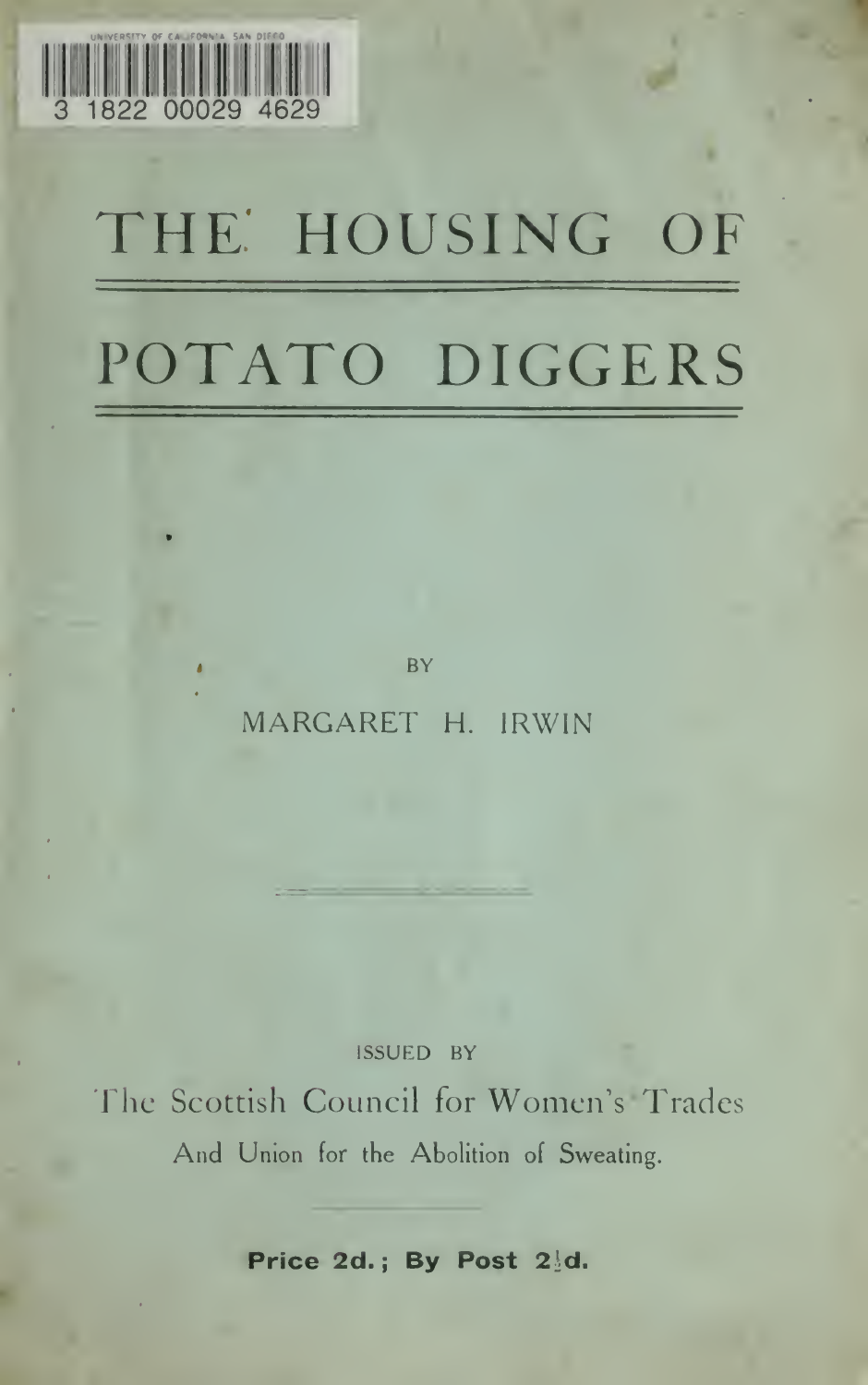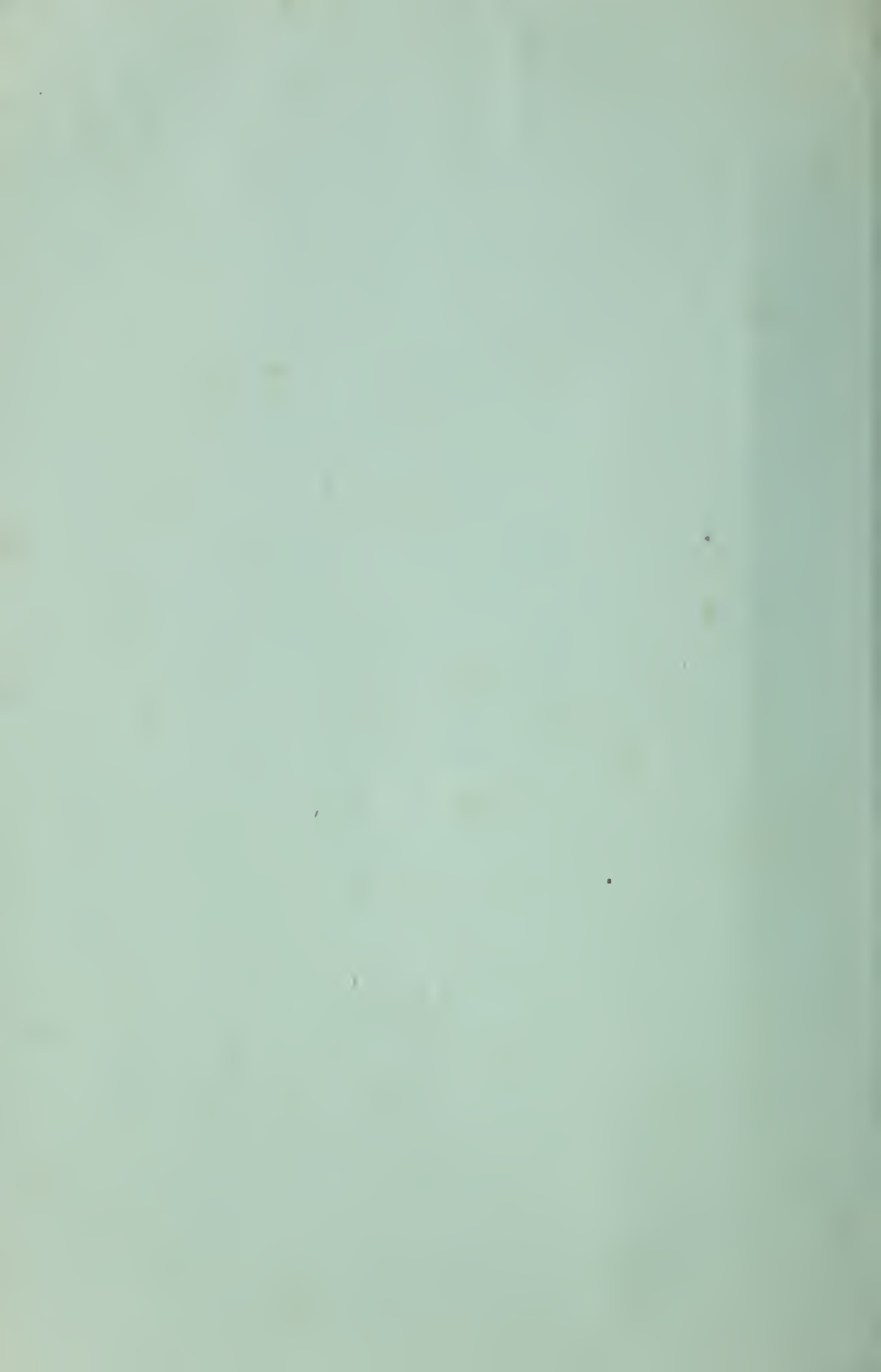

# THE HOUSING OF POTATO DIGGERS

### BY MARGARET H. IRWIN

#### ISSUED BY

The Scottish Council for Women's Trades And Union for the Abolition of Sweating.

Price 2d.; By Post  $2\frac{1}{2}d$ .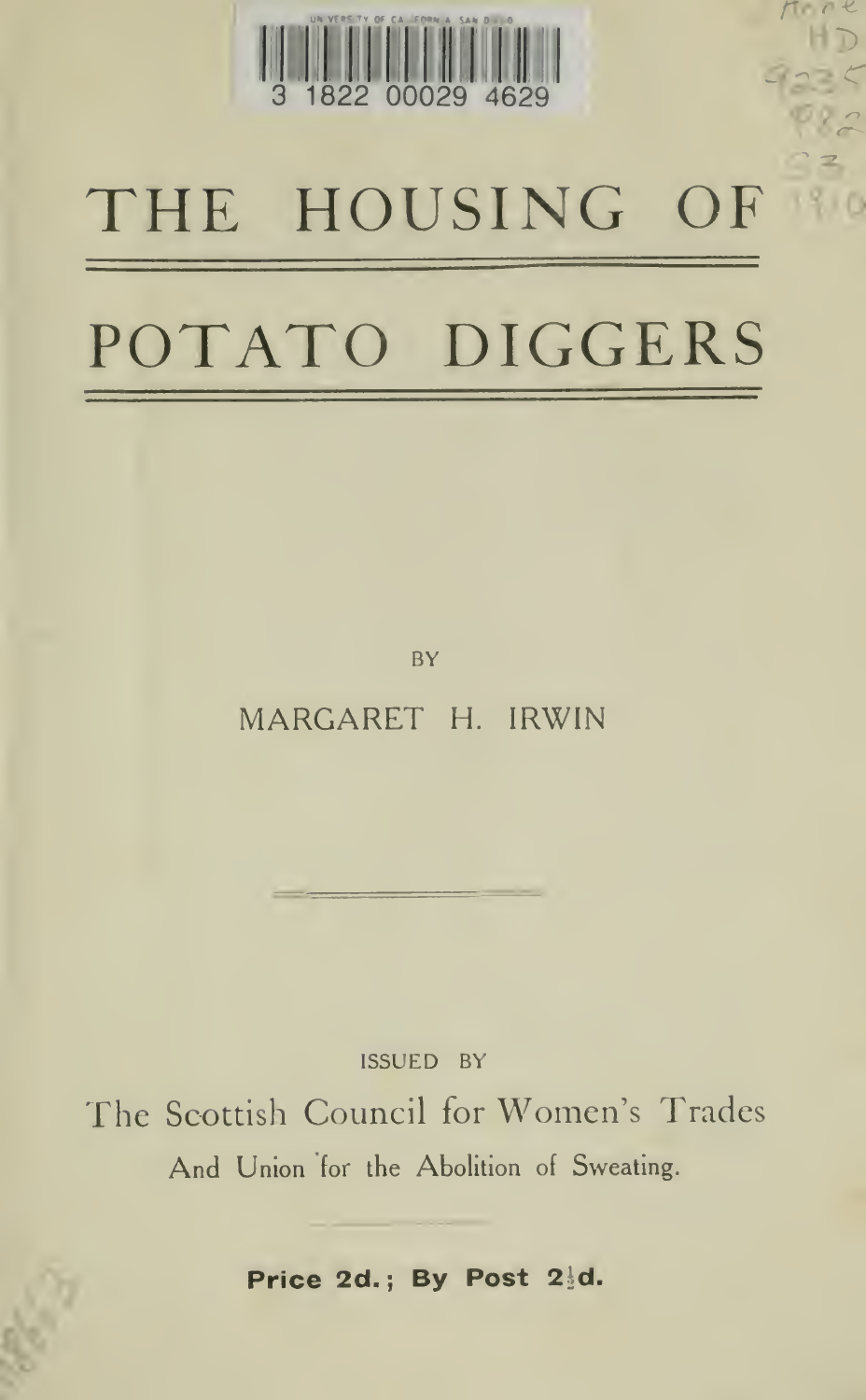### SCOTTISH COUNCIL FOR WOMEN'S TRADES And Union for the Abolition of Sweating.

President of Council.

 $\rightarrow$ 

The Very Rev. Principal GEORGE ADAM SMITH, D.D., LL.D.

Chairman of Executive Committee-ROBERT L. BREMNER, M.A., B.L.

Chairman of Pariiamentary Bills Committee—A. H. CHARTERIS, M.A., LL.B.

Chairman ofIndustrialInvestigations Committee—Rev. A. HERBERT Gray, M.A.

Chairman of Organising Committee-Rev. A. C. LAUGHLIN.

Chairman of Committee on Children's Employment. Rev. C. RoLLANi) Ramsay, M.A.

Chairman of Finance Committee—Miss J. Ali.AN.

/oint Hon. Treasurers. Miss J. ALLAN and JOHN MANN, Jun., M.A., C.A., 142 St. Vincent Street, Glasgow.

General Secretary.  $O$ ffice.

MISS IRWIN. 58 RENFIELD STREET, GLASGOW,

Assistant Secretary-Miss MADELINE W. MILLAR.

#### Breciitivc Committee.

—— *-*——

Chairman-ROBERT L. BREMNER, M.A., B.L.

Very Rev. Provost Fred. Rev. A. Stanley<br>Li, Deane. Middleton. Li. Deane.

. Miss J. Allan. Rev. A. Herbert Gray. Councillor Pratt.<br>Andrew Ballantyne. Mrs Greig. Niss Rev. C. Rolland Ramsay.<br>Miss Beckett. Mrs Laird. Niss Very Rev. Principal Miss Beckett. Mrs Laird. Very Rev. Principal Viss Marion B. Blackie. Rev. A. C. Laughlin. George Adam Smith. Miss Marion B. Blackie. – Rev. A. C. Laughlin. – George Adam Smith. – A. H. Charteris. – Miss Macleod. Rev. David Watson.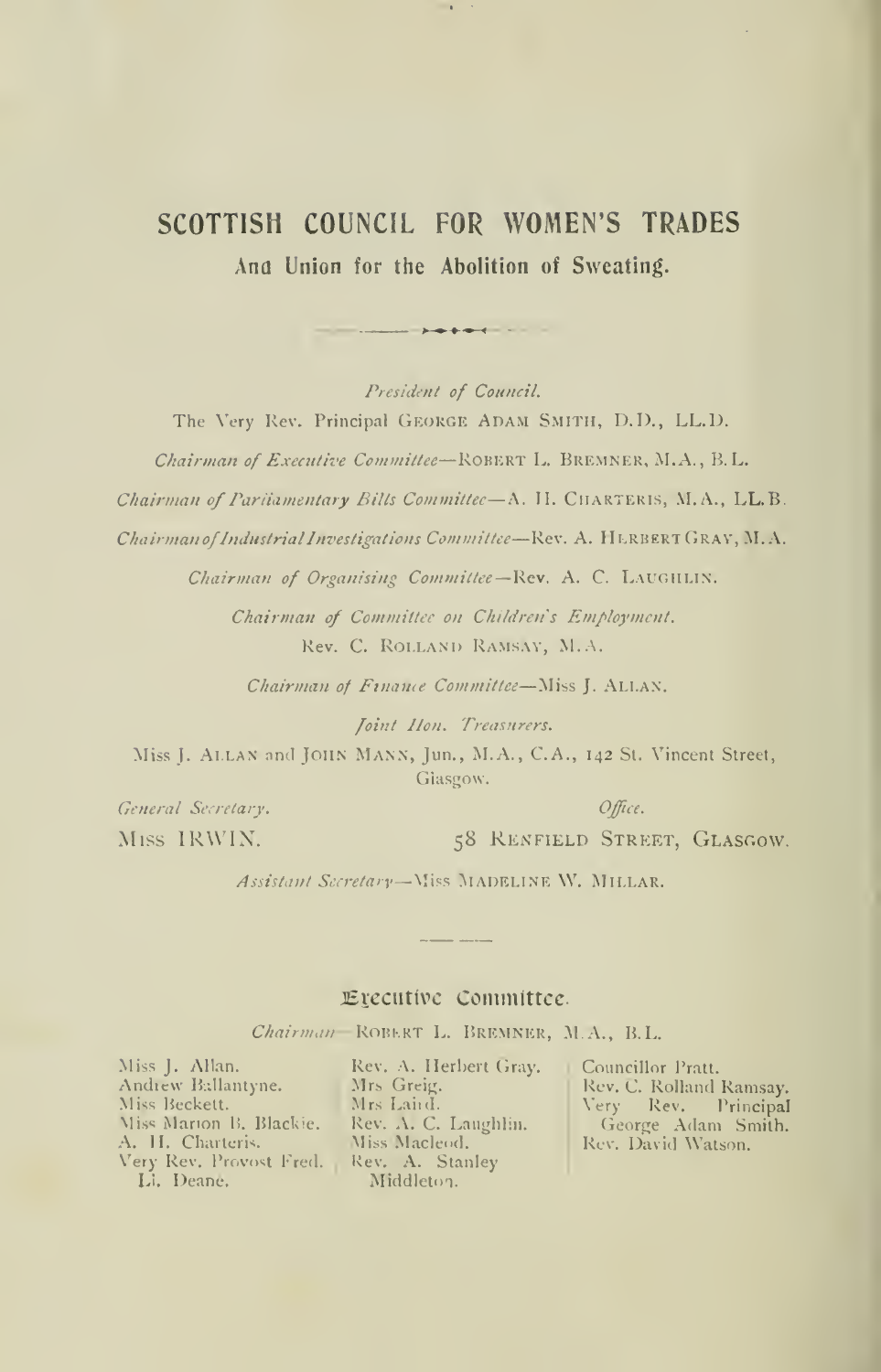# The Housing of Potato Diggers.

#### INTRODUCTION.

THE Housing in Rural Districts of workers both permanently and temporarily employed, is a subject which only emerges at lengthy intervals, and in <sup>a</sup> sectional form, when it happens that some organisation turns the searchlight on one or the other phase of it. Then we have pictures of a particularly lurid character thrown on the screen.

Recently the Miners, who have been renewing their eflforts for the abolition of the old and insanitary dwellings which still disgrace certain Mining Districts, held the stage. Again, from time to time, the conscience of the public has been startled by revelations concerning the Bothy system and the Housing of Navvies.

All of these are really sections of the one great problem of Rural Housing (in the defects of which some persons see a contributory cause of the depopulation of the Highlands revealed by the recent census) and it would seem the time has now come when it might well be taken up and dealt with as a whole.

Instead of leaving the Housing of these workers to the chance Bye-Laws and varying standards of Local Authorities, most of whom are open to the criss-cross currents of local influence, what should be aimed at is the embodiment in the Public Health Act of certain definite provisions whereby some general standard of comfort and decency consistent with modern requirements shall be made applic able to the whole country.

It is fully recognised that in the unforeseen emergencies due to exigencies of weather, etc., which may occur in harvesting, a certain amount of latitude must be allowed in cases of temporary housing for short periods. But where the employment of the workers is of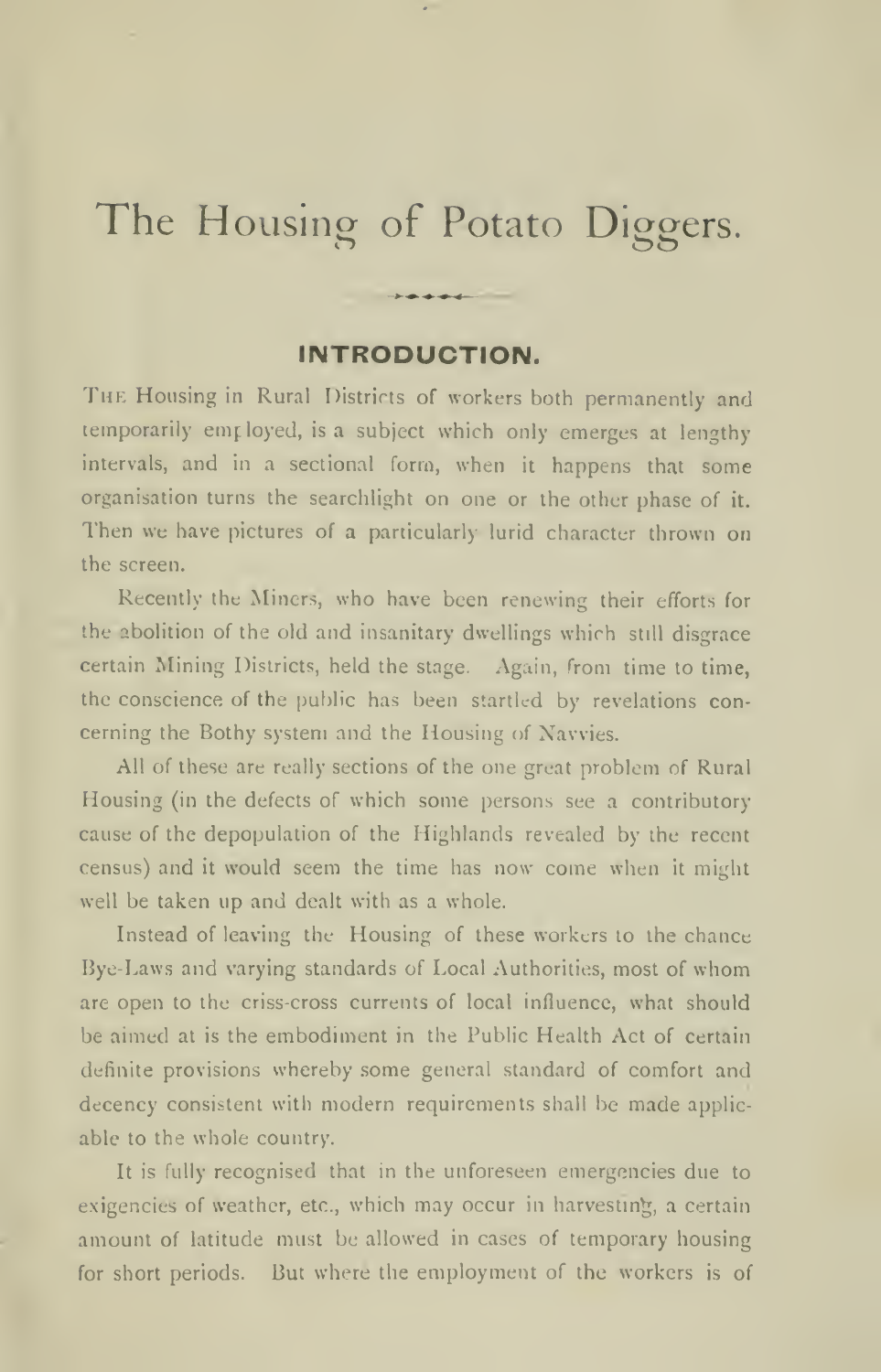regular recurrence, to an extent which can usually be anticipated with some exactitude, proper provision should be insisted upon.

The neglect of this question may be partly due to the lack of concerted effort among the various sections of workers affected. Still more is it due to the attitude of masterly inactivity which Government Departments promptly assume when Scottish business is introduced to their notice. A large proportion of the sufferers, be it further noted, are voteless women whom Government can safely disregard.

The conditions of workers employed in Potato Gathering in Scotland, and the insanitary conditions of their housing, etc., have for some years past, engaged the attention of the Scottish Council for Women's Trades and Union for the Abolition of Sweating. The Council have made several direct and systematic investigations into the subject, and have brought the deplorable conditions which obtain in many cases before the Scottish Office, and before Parlia ment. Over a year ago a deputation from the Council waited on the Secretary for Scotland and urged on him the need for a Govern ment inquiry into the whole matter. The subject was also laid by them before a special conference of Scottish Members of Parlia ment, and the latter were so much impressed by the serious nature of the facts submitted to them, that the Liberal Members organised a deputation of themselves to wait on Lord Pentland, and again press on him the need for <sup>a</sup> Government inquiry. A series of questions on the subject was also put in the House. Notwithstanding all these efforts, however, the Authorities have, up to the present, refused to grant the desired investigation.

In consequence of this, the Scottish Council for Women's Trades and Union for the Abolition of Sweating undertook themselves to make a further inquiry. I have now to present the following report summarising the results of this, which, with previous investigations, has covered a total of 60 farms.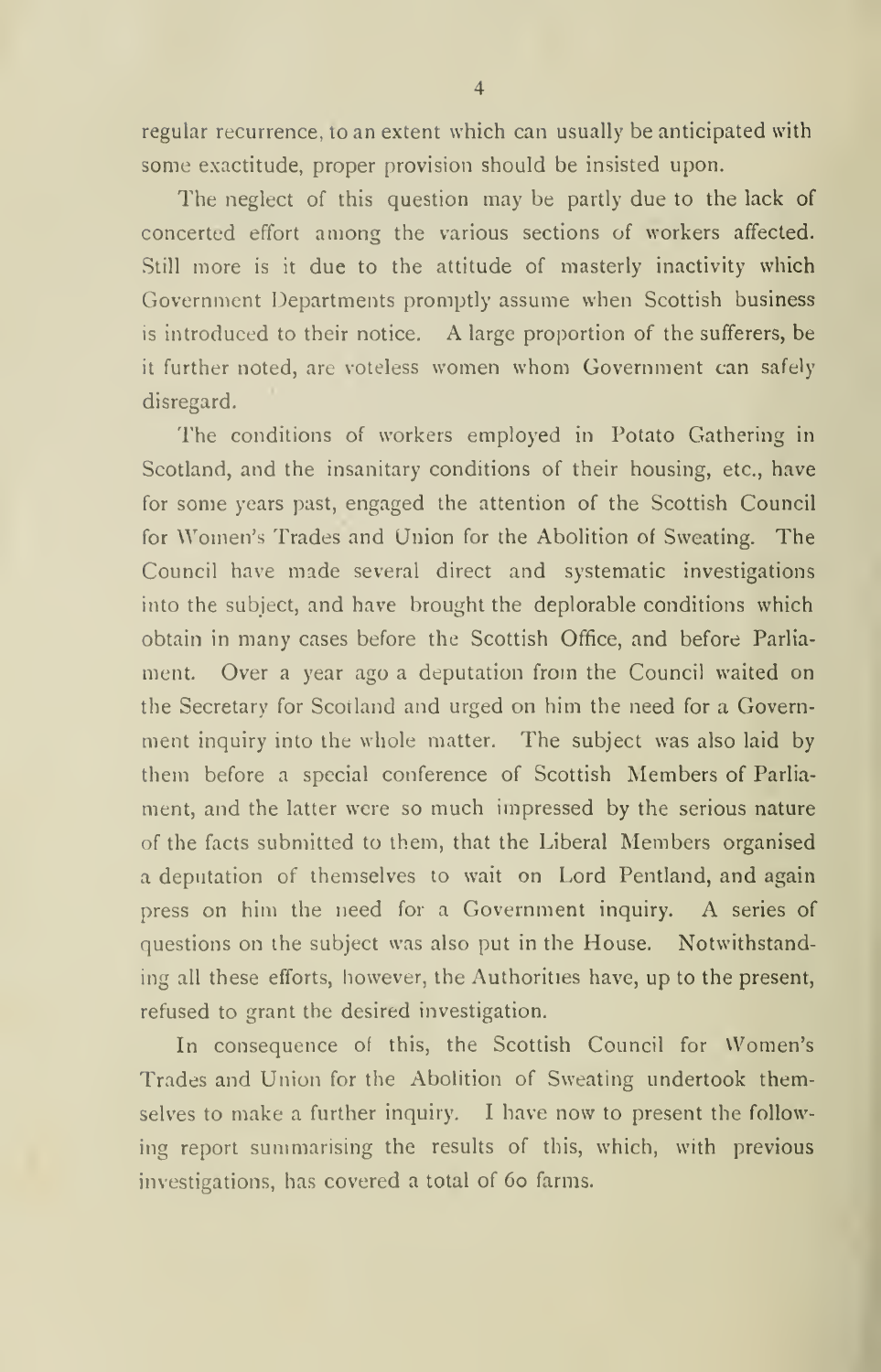## REPORT.

The accommodation in the farms visited may be classified under four headings :

| A.          | "Bad," under which come 19 farms.  |                 |          |
|-------------|------------------------------------|-----------------|----------|
| <b>B.</b>   | "Indifferent," including 15 farms. |                 |          |
| $C_{\star}$ | $\cdot$ Good,"                     | $do.$ 15 farms. |          |
|             | D. "Excellent,"                    | $d_{0}$ .       | 7 farms. |

The "Bad" and "Indifferent" cases make a total of 34, thus somewhat exceeding the "Good" and "Excellent," which number 22. In 3 cases I found on visiting that potato diggers were no longer employed.

In one of these the conditions had been specially bnd, and in one case <sup>I</sup> Was refused permission to see the workers' accommodation.

To take the "A" class or "Bad" first, which included 19 farms The main features of the accommodation here were earthen floors, old, dirty, and ill-ventilated buildings, usually windowless, and frequently dilapidated to such an extent as to be neither wind nor water tight.

Farms Nos. 5, 7, <sup>8</sup> and 31, may be taken as typical examples of the accommodation in this class.

At Farm No. 5 there were 5 or 6 men and 25 women employed. The accommodation allotted to the workers was <sup>a</sup> shed, with <sup>a</sup> granary above. Both places were dark, dirty and ill-ventilated. The shed had an earthen floor, and the granary above was low in the roof and very badly lighted. One of the farm hands, who acted as guide, said the workers suffered great hardships from having no place to cook their food, or dry their clothes when they got wet, as they often did. The only fire, an open one, was made in <sup>a</sup> corner of the farm-yard, and some way off from the sleeping sheds. He said he 'tried always to keep up a bit fire for them—not that it was his duly, or any other body's to do this, but that he was so sorry for the poor things.' The workers were expected to bring their own cooking utensils and blankets, 'and sometimes they went short enough.' In most cases the blankets had to be eked out with old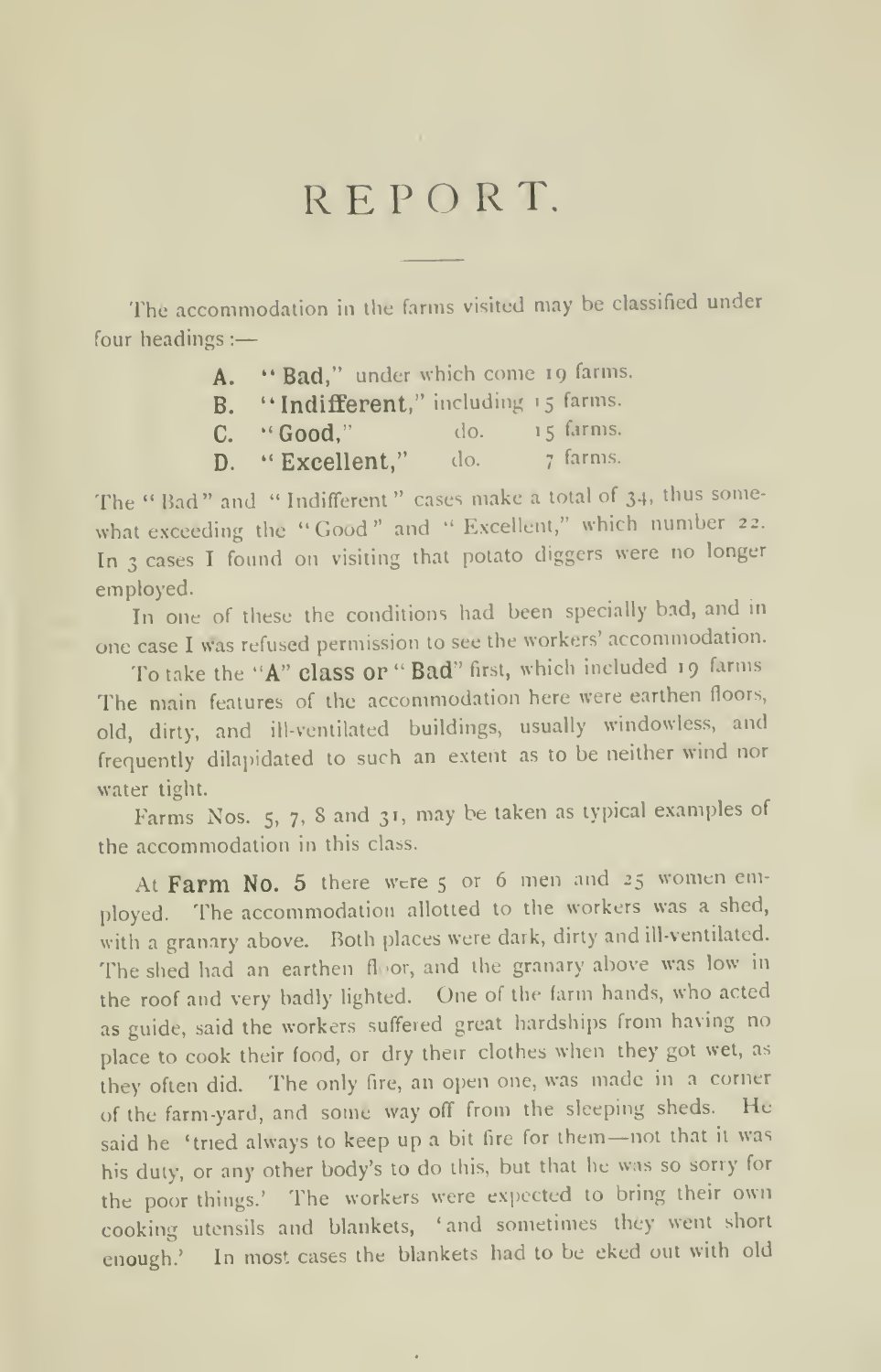potato sacks. The men and women arranged their accommodation in the shed and granary 'just as they pleased; nobody minded them.' "Indeed, Ma'am," said the guide, "it's a sad, rough life for the women, and they seem nice, quiet women too." There was less excuse for negligence at this farm, as the workers remained here for three weeks.

This place made <sup>a</sup> specially dreary impression. The night was closing in and a heavy rain was coming on and fast extinguishing the poor flickering fire in the barn-yard, and one had a cheerless picture of weary toilers coming back wet, hungry and tired, after their heavy day's work in the fields, to this miserable shelter, where nothing either in the way of warmth or comfort awaited them.

At Farm No. 8 from <sup>25</sup> to 30 men and women were employed. One of the men agreed to show the workers' accommodation. He said ' he was ashamed to do so. The place was scarcely fit for beasts, let alone human beings; but they don't mind for the likes of  $\overline{\text{us}}$ .

He led the way through <sup>a</sup> narrow lane, ankle-deep with mud, at the back of the farm-steading, and threw open a broken door, which ushered into a dark, dirty and dilapidated shed. The only light came through a hole in the wall, where there had once been a win dow, but which was now destitute of even the framework of that, and through which the rain and wind were at the time driving heavily. The workers hung up sacks at night to keep out the cold and wet, the guide said.

On the earthen floor, damp and dirty, were piled heaps of straw for bedding. Two blankets were supplied to each worker by the merchant; but, as these were quite insufficient to keep them warm in such a place, the workeis had added old sacks and other coverings. The bedding had a filthy appearance. "The men and women were all lodged together in this shed. The only fire provided was one under a sort of archway in the farmyard, and was practically in the open. Two workers, who were trying to cook something on it, were standing exposed to the heavy rain and wind.

At Farm No. 7, the "gaffer" of the gang complained strongly of the accommodation. " They are not given even a box," he said, "to " take their food on, and the whole place is swarming with rats." The men and women were all lodged together, and there were no locks on the door. The only provision for light and air were unglazed apertures in the wall, where there had once been windows. There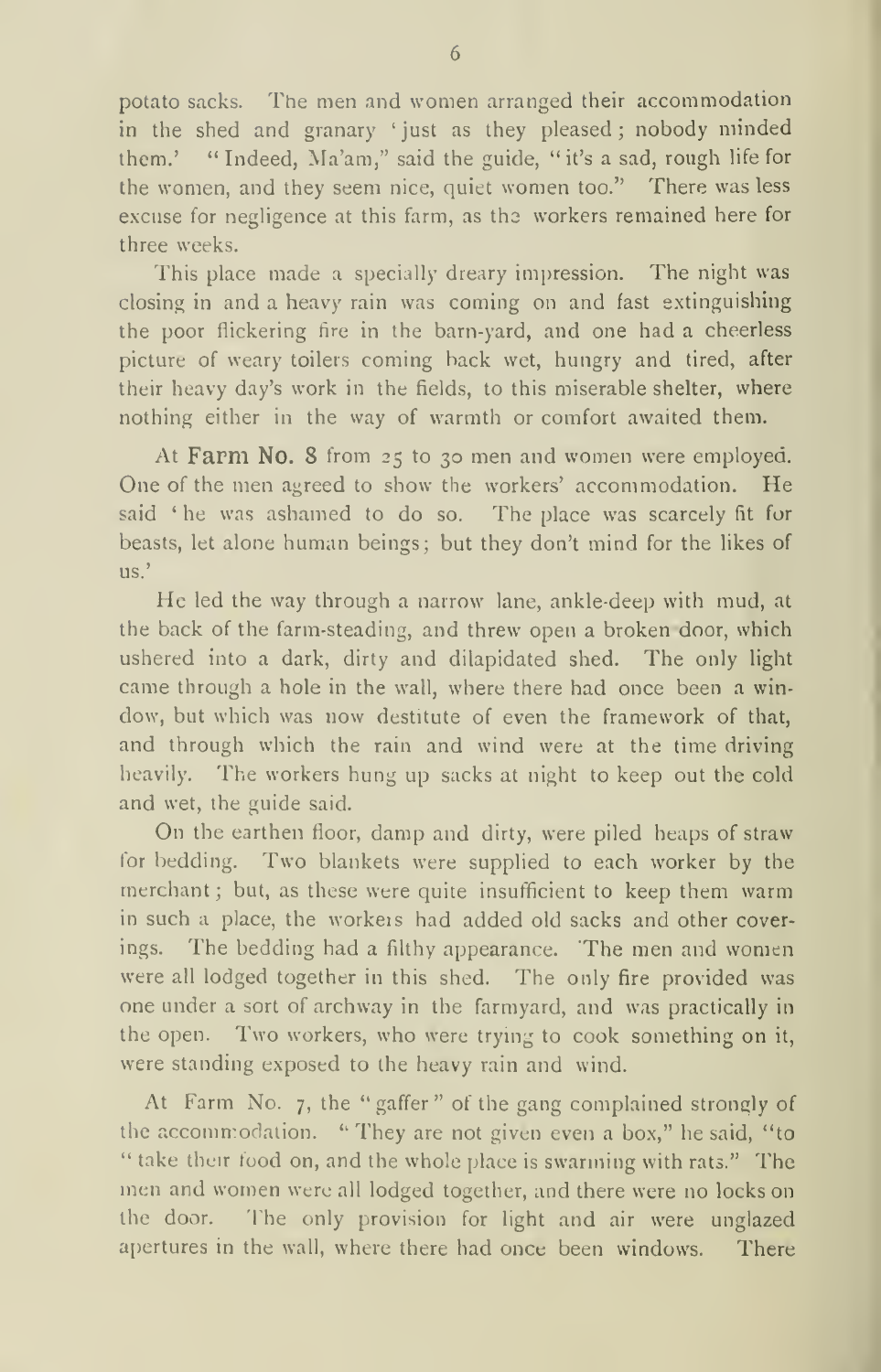were no closets, and the fire was in the open. "The farmers is just " favouring themselves when they say the workers want to lodge " together. <sup>I</sup> would walk two miles to get <sup>a</sup> place to myself," he said.

On the same farm <sup>I</sup> saw another shed in which the same conditions prevailed. <sup>7</sup> men and 10 girls were lodged together here, and, <sup>I</sup> was informed, 'there were more coming to-night.'

" We would like separate sheds, but we can't get them," said one of the women. "We are packed together like herrings in <sup>a</sup> barrel." Some of the squads will stay a month here. " When it is wet and " windy," said another, " we just have to suffer. We have no place " to cook, and our clothes have just to dry on us."

There is no doubt that, in bad weather, these workers must suffer considerable hardship.

The evidence here was somewhat conflicting. The farmer, whom <sup>I</sup> saw later, and who appeared slightly to resent my visit, said—"The " merchants are entirely responsible for the accommodation. We give "the workers what accommodation we have, in order to save them " walking. At one farm <sup>I</sup> know of the workers have pulled down " the partition put up. Different squads will not mix with each " other. When a new squad came last night they were offered that " empty shed up there for the separate use of the women, and they " would not take it. They are all very shy and not amenable to " outside control."

Farm No. 31.—Fifty workers are employed here for six weeks. About 15 men and lads arc lodged in an old disused stable, with an earthen floor. Some 35 women sleep in an old granary. The walls of both buildings were of rough-hewn stone, grimy with age and dirt. There were no windows in either of the buildings, light and air being admitted through long, open slits in the walls. These being unglazed, the workers must have suffered severely from cold and wet in bad weather. Straw was provided for bedding, but neither tables, seats, nor any furniture even of the most rudimentary kind.

The workers made their fires in the open.

The farmer said, "The workers never complain. If furniture " were provided for them they would not use it. But I make it a " rule that the men and the women keep separate."

In class "B" or " Indifferent," containing  $15$  farms, the buildings were weather-proof, and in some cases fairly clean, but they were destitute of furniture, or any appliances for comfort, and nothing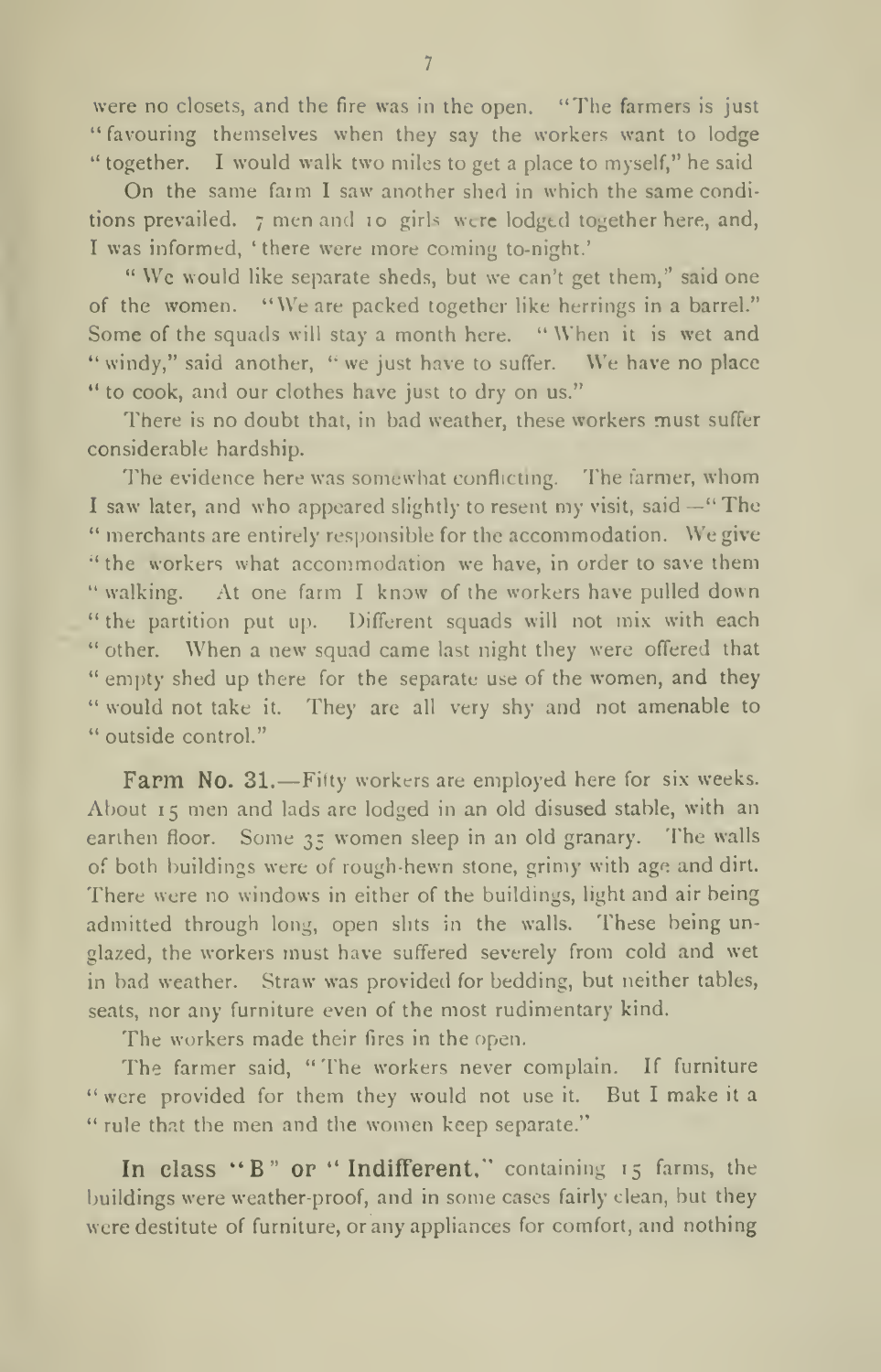was provided for the workers beyond the bare shelter of four walls and a roof.

Class "C" OP "Good" contains <sup>15</sup> farms. The accommodation here might include, in addition to good, clean, well-lighted sheds for sleeping, separate places for cooking and eating meals, with special fire-places under cover, and a reasonable amount of furniture in the way of tables and benches. The following is a typical example :-

At Farm No. 1 twenty-four women were employed. They were lodged in a bothy which was both windtight and water tight, and sufh ciently lighted and ventilated. It also contained a good fireplace.

The bedding consisted of a plentiful supply of clean straw, spread on a wooden platform raised over two feet from the ground. Blankets were supplied to the workers by the potato merchants. Adjoining the bothy was a kitchen where the food was cooked, and a woman assisted in its preparation. Also <sup>a</sup> big fire was made outside on which potatoes were boiled. The woman in charge said the workers were " nice, civil, well-behaved girls, and very cheery too; they have a dance in the barn nearly every night." Their breakfast, taken at <sup>5</sup> a.m. was usually tea and eggs ; dinner taken at 11.30 a.m., ham, onions and tea; and the evening meal, taken at 6.30 p.m., tea, potatoes and salt fish.

The men workers were lodged at the farm by themselves. The accommodation was similar to that provided for the women. The workers in question were employed by the Leith Co-operative Society, and it was stated that the Society not only provided better accommodation than the average, but that they paid 3s. a week more than other merchants in wages.

Here, as in other places, the workers were employed in pairs i.e., a " howker " or " digger " and a ' gatherer." They made on an average  $f_{\lambda}$  ros. per week per pair, rising in the case of Co-operative employes to  $\mathcal{L}$ 1 13s. with a minimum of  $\mathcal{L}$ 1 8s

In class " $D$ " or "Excellent,"  $7$  farms deserve to be ranked. Farms Nos. 11 and 35 are typical examples of this class, and are worth quoting as showing what may be done.

Farm No. 11. - Between 80 and 100 workers are accommodated here for about a month. They are employés of the Scottish Co-operative Wholesale Society, and have come to this farm regularly for 10 years. The remark was made to me, ''We can always trust the workers the Co-operators send us.''

In one large shed with strong roof, good windows, and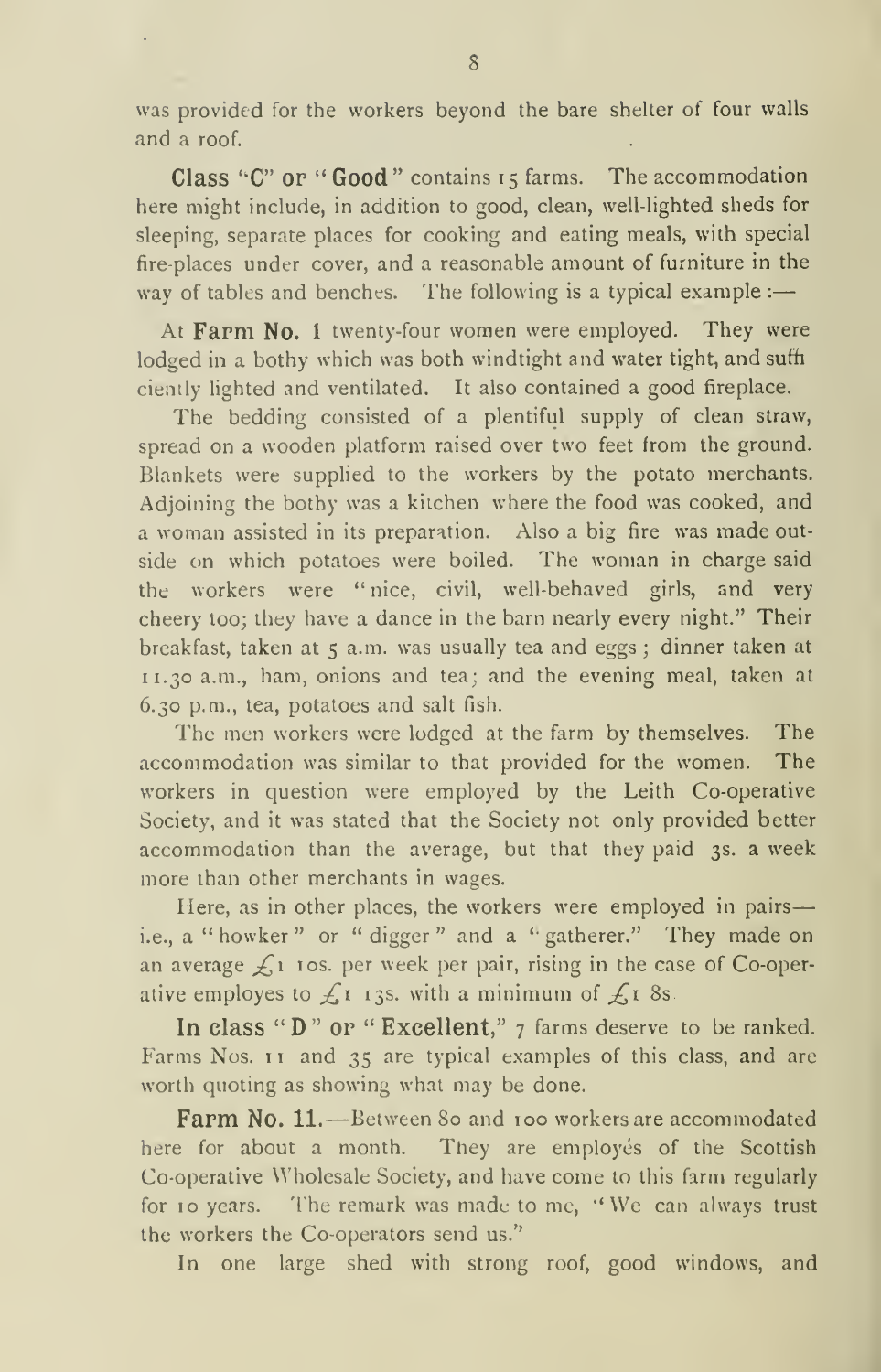cemented floor, <sup>23</sup> women were lodged. In another, with the same provisions, 16. In a granary, clean, well-ventilated and comfortable, 8 were lodged.

Separate and most excellent sheds were provided for the men. The sheds for both sexes had pulleys over-head for drying wet clothes. Two very good sheds, with well-fitted fire places, were provided specially for cooking. Hot plates had been put in these, but as the workers disliked using them they had been removed.

The farmer said he took no married people. He had no difficulty whatever in arranging that the sexes should have separate quarters for sleeping.

<sup>I</sup> was very favourably impressed by the appearance of the workers here. The girls were, almost without exception, clean and nicely dressed, many of them wearing while blouses and fresh cotton frocks. They seemed to be of a superior class, and very pleasant relations apparently existed between them and the farmer. In going through the place <sup>I</sup> met with numerous expressions of appreciation and gratitude on the part of the workers regarding the arrangements made for them.

Farm No. 35.-This with No. 11 presented the high water mark of comfort and excellence of arrangements met with in the course of my inquiry. 40 workers are employed here from <sup>4</sup> to <sup>6</sup> weeks. Two excellent large sheds, with cemented floors, white-washed walls, and windows opening out, were provided specially for the workers' accommodation. These were well-ventilated and lighted, and had pulleys overhead for drying the workers' clothes.

A special shed with large fireplace, and hot plate for cooking, was also provided.

The farmer said the same workers came to him year after year He was very sympathetic on the subject of the Council's inquiry and said he was glad to hear the matter was being taken up. It was time something was done. He had no difficulty in keeping the Irish workers separate ; they knew it was the rule of the place, and the arrangement was never questioned ; but the Scotch tramps were more difficult to manage.

His man had instructions to change the straw for the beds regularly and frequently. He thought straw was the most sanitary form of bedding in the circumstances. He was very thankful he had not put up wooden bunks. One of the new sheds had cost  $\angle$  150.

He took <sup>a</sup> great interest in his workers. They were apparently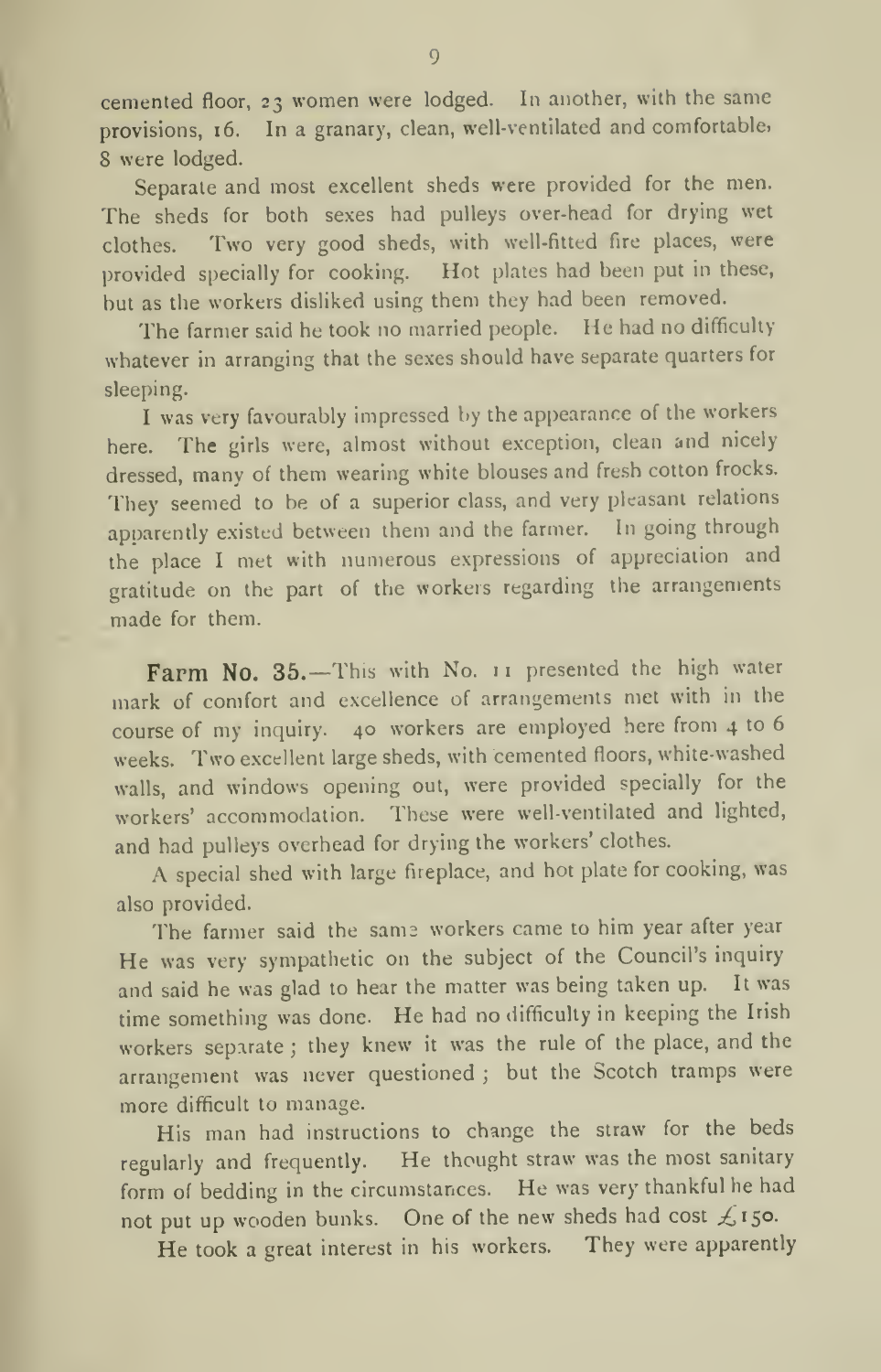of a superior class. Here also several of the workers expressed to me great appreciation of the arrangements made for their comfort.

#### REPORTED CASES OF OVERCROWDING, &c.

Witness A reported that he had found <sup>70</sup> men and women lodged together in a hayloft. There was no provision made for decency or comfort. The workers who came from Ireland were, on the whole, very decent, well-behaved people, but large numbers of a disorderly class also came to the district during the potato harvest. Although he had no direct information regarding the conditions last season, he had no reason to believe that any change had been made. A case of meningitis had occurred among the workers. This terminated fatally, the man having died after being removed to the hospital.

This statement was corroborated by witnesses B, C, and D.

Witness E said he had known <sup>6</sup> men and <sup>12</sup> women to be lodged in a place 12 feet square, while 40 altogether were lodged in a byre. In another farm he knew of 200 men and women being all lodged together indiscriminately for a month.

Witness F said that he had been reading with much interest the report of the Council's deputation to Lord Pentland, and was glad to see that some influential body was taking up the matter of the housing of these workers. He thought it urgently called for attention. He had made <sup>a</sup> personal investigation officially two years ago among the surrounding farms. There was no doubt that workers suffered great hardships. He had visited at night and found men, women and children all lodged together in the same buildings. A great hardship for the women was the want of any place to wash, and also the want of other sanitary provisions. The cooking was mostly done in the open. He spoke highly of the Irish workers, who, he said, were generally very well-behaved. The difficulty was with the specially low class of workers who came from the slums of Glasgow, Greenock, Paisley, and other neighbouring towns.

The women employed in this industry were exposed <sup>10</sup> greater risks in the way of assault than in any other with which he was acquainted. He thought one reason why the women did not make use of separate sleeping quarters was the absence of securely fastened doors. The fires were generally in the open, and this was also a great hardship. The Authorities were in possession of ample evidence, but they had taken no action on the reports sent to them.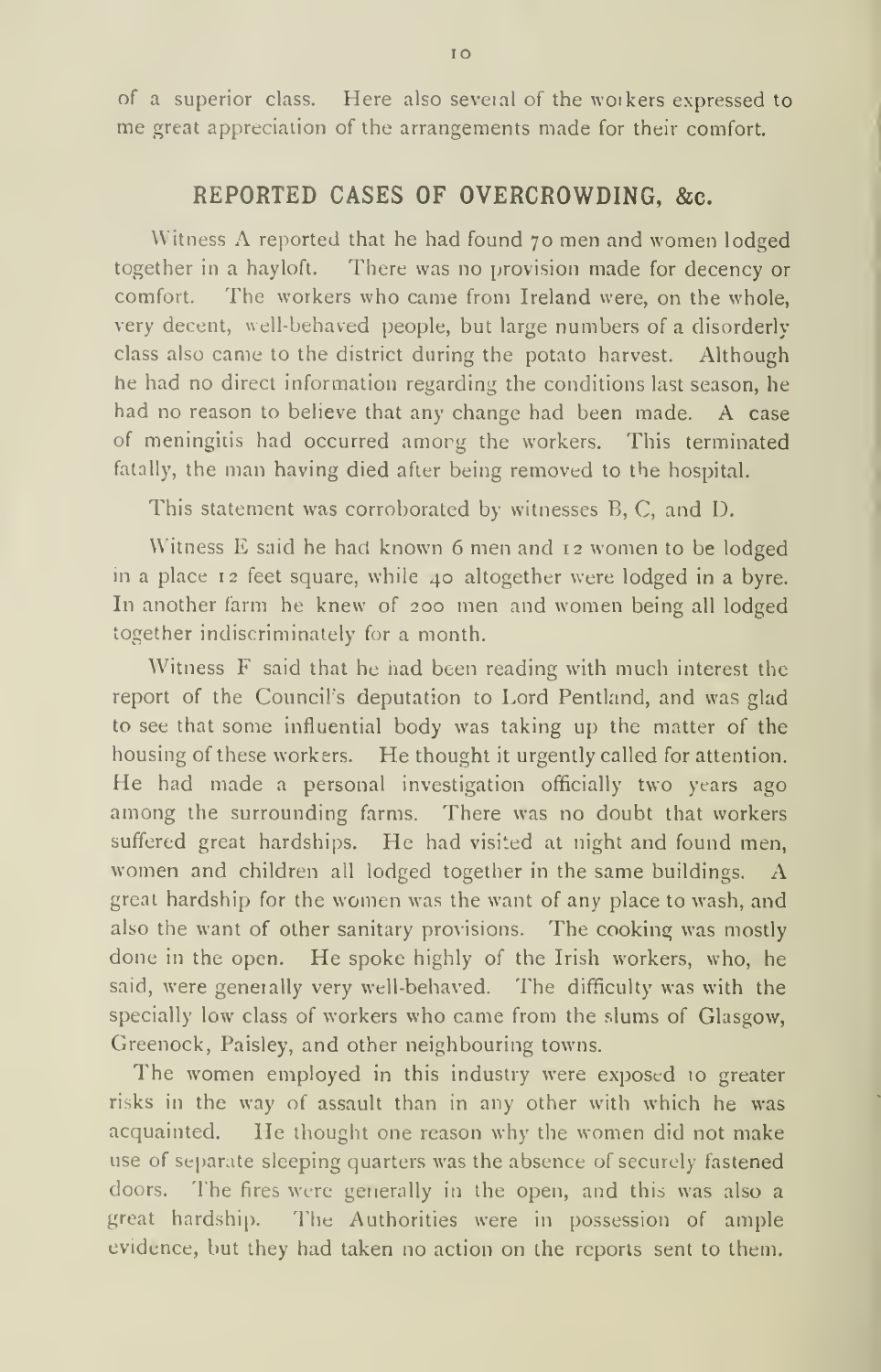Public attention had been drawn to the matter in the press by the local Roman Catholic Clergymen. The local farmers had replied pointing out the difficulties of dealing with workers of this class, stating further, that the wages they made were sufficient to allow them to lodge in the town, but that accommodation had been given them at the farms without any charge, and as a convenience to the workers themselves.

Witness said the farmers in the district were really anxious to do their best for the workers, but the whole matter was one of great difficulty. Conditions in some other districts were very much worse than here.

#### SUMMARY.

It may be noted that one feature is shared by the large majority of the farms visited, namely, that the sleeping accommodation is common to both sexes. As already shown the evidence given by farmers and workers on this point was very conflicting. The former insist emphatically that the workers prefer this arrangement, while the latter just as emphatically contradict the statement.

In some cases the circumstances certainly seemed to bear out the farmers' contention that it was the workers' deliberate choice to lodge together; but the explanation of this may be found in the fact that the workers usually come in family parties, that the women workers are timid and shy, and that they feel safer in the company of their own men-folk than among strangers, especially when the lodging offered is a shed, the doors of which cannot be fastened.

With reference to the women workers' reluctance in some cases to take the separate accommodation oflered, it must be remembered further that during the potato harvest the country districts are infested by tramps, and several of the women complained to me that they were often subjected to annoyance from them. This statement was borne out by evidence from an official source.

Notwithstanding their primitive habits emphatic and unanimous testimony was given on every side as to the good conduct of the Irish workers.

Many of these women have left their homes in some remote country district in Ireland for the first time. It is a plunge into the unknown for them, and they are almost incredibly shy and distrustful of strangers. " What part of Ireland do you come from?" I asked one girl. She hung her head for <sup>a</sup> time, and then informed me, 'Sure she was after disremembering.' " Perhaps if you consider a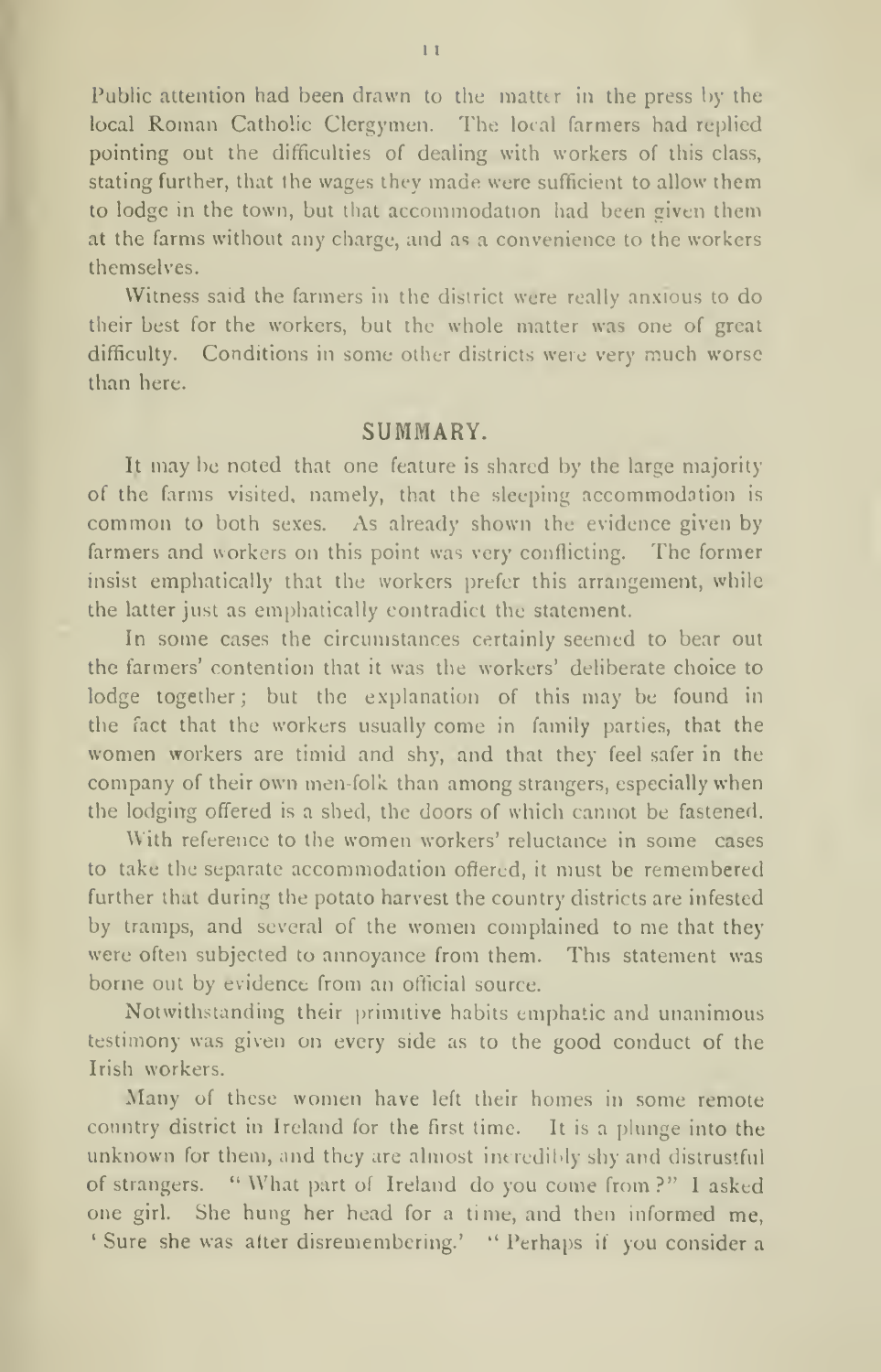little the name may come back to you," <sup>I</sup> suggested. After a further lengthy pause, and a whispered consultation with a friend she at last confided in me that "perhaps it might be called Arranmore."

#### SUGGESTIONS AS TO IMPROVEMENTS.

The Scottish Council for Women's Trades and Union for the Abolition of Sweating feel that there is enough evidence to show the urgent need for reform in the Housing of these Workers. In sub mitting suggestions for such, it is fully recognised that in many cases their stay is very brief, but it must also be remembered they come every year. Again, while it is true that the work is specially dirty and rough, and that it must be carried on in all weathers, thereby rendering it difficult, if not impossible, for the workers to "keep anything beyond the most simple form of domestic appointments reasonably clean, and also that the potato gatherers themselves are, for the most part, persons of very primitive habits and needs, still, a minimum standard of comfort and decency should certainly be enforced over all. This should include buildings which are weatherproof, adequately lighted, and provided with some simple articles of furniture—such as tables and seats ; <sup>a</sup> sufficient supply of clean straw for bedding, also blankets when the workers do not bring their own; a fire, under cover, for cooking food and drying clothes ; and some simple sanitary accommodation. Separate sleeping-sheds, with securely-fastened doors, ought, of course, to be provided in all cases for the women workers.

With regard to bedding, it seems advisable, for sanitary reasons, that this should always consist of material which can be renewed every season. Probably the most sanitary, as well as the most comfortable bedding, is straw or hay, when clean and supplied in sufficient quantities. The workers themselves express <sup>a</sup> preference for this.

Among suggestions made by farmers, workers, and others, in the course of my inquiry, I may quote the following :-

That a superintendent should be appointed to supervise the housing arrangements for the workers, to see to their comforts in regard to having fires ready for their return at night, and to be responsible for decency, cleanliness, order, and general good conduct.

That in cases where there are a number of farms adjacent a suitable common lodging house might be put up.

That caravans might be provided by the potato merchants to go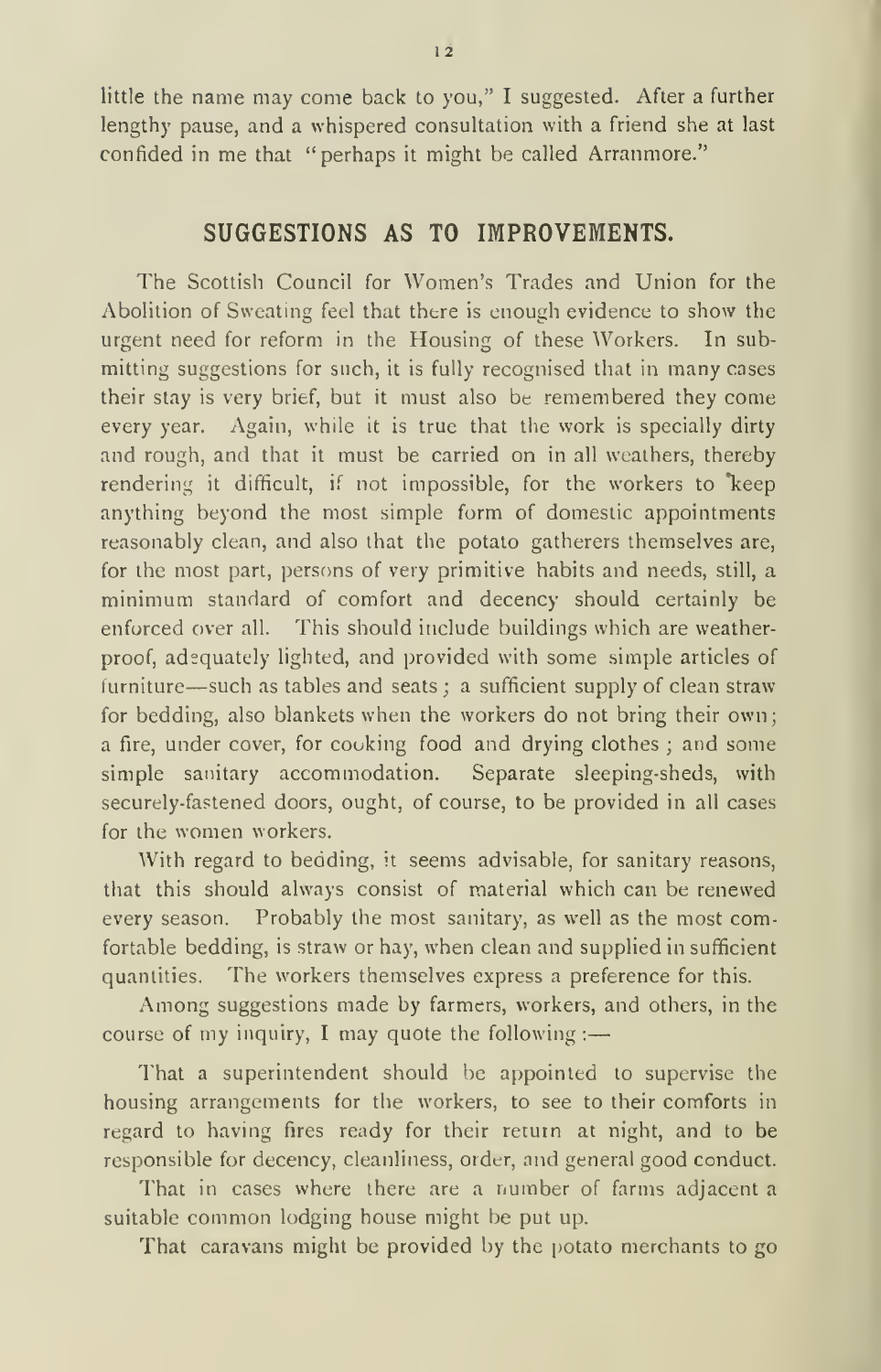from place to place. (This is done already in one case, but is obviously only suitable where the gangs are small).

That tents might be used for accommodating the men workers.

That the cost of erecting suitable buildings should be borne by the proprietor, and not by the tenant farmers.

#### WHAT SOME LOCAL AUTHORITIES ARE DOING.

<sup>I</sup> should like, in particular, to direct attention to the excellent practical recommendations issued by the Perth County Council, and in the Counties of Stirling and Dunbarton.

In the County of Perth the following recommendations have been issued to farmers who sell potatoes to merchants who bring diggers to the farms to lift the potatoes.

- (i) Sufficient dry and airy accommodation should be provided, separate for each sex of the diggers, to sleep in. Previous to the arrival of the diggers the walls and roofs of these houses should be swept down to remove cobwebs and dust, and the whole interior receive a coat of lime-wash.
- (2) A room should be provided for the diggers taking their meals in, and rough tables and seats should be provided for this room.
- (3) A fire, under cover, should be provided for cooking food and drying wet clothing.
- (4) Abundance of clean dry straw should be provided for making up the diggers' beds.
- (5) A shed should be provided for the diggers' washing, and sufficient privy accommodation must be provided.

Visits of inspection will be made during the potato-lifting season to ascertain if the above recommendations have been given effect to.

The following recommendations have also been issued to merchants who purchase potatoes at farms in the district and send diggers to lift them during the season.

- (i) To make sure that the ganger sees to the separation of the sexes in the accommodation provided for sleeping.
- {2) Sufficient blankets should be supplied to make the diggers comfortable.
- (3) A women should be told off to see to the cleanliness of the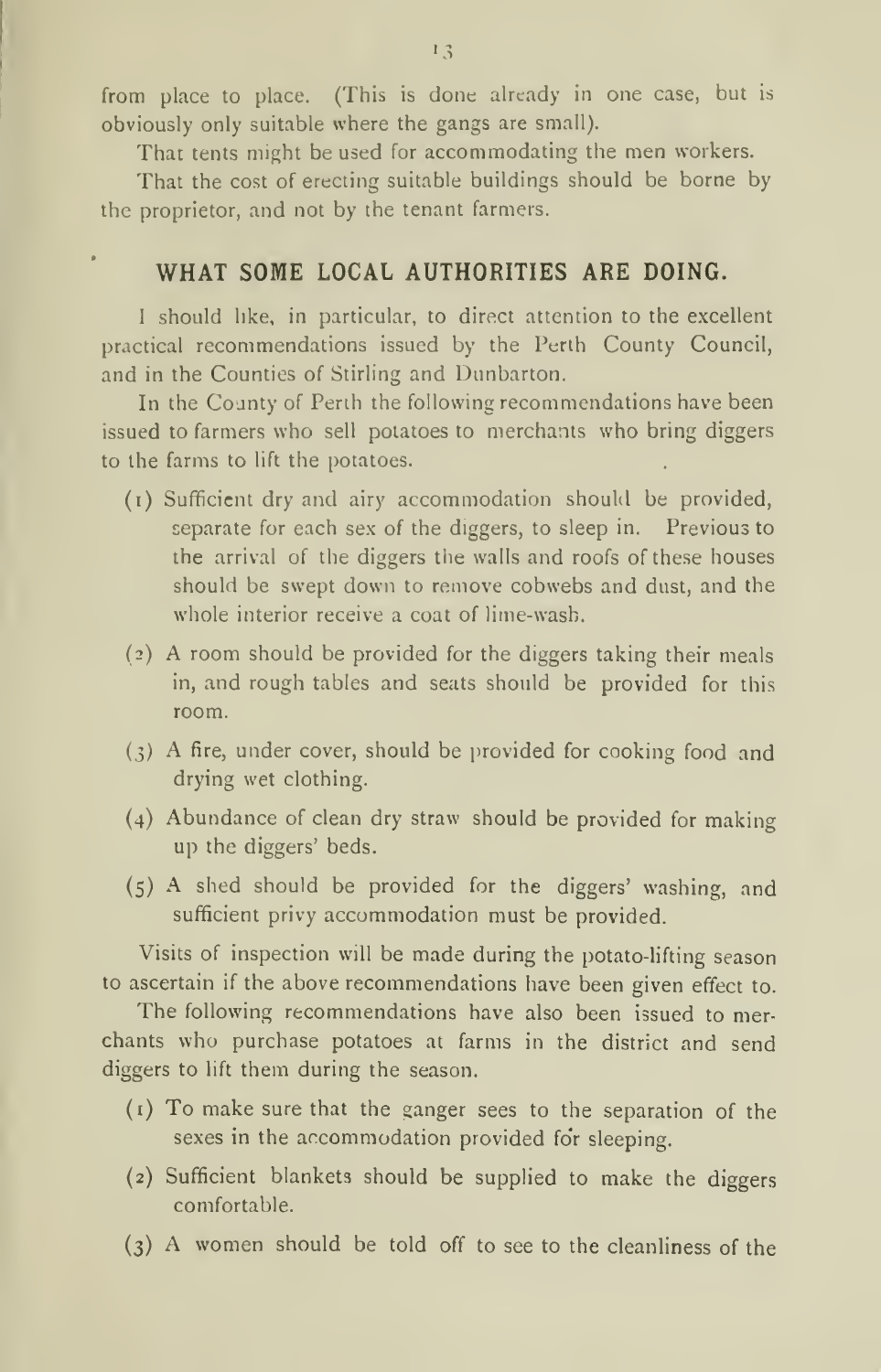accommodation provided, and the personal cleanliness of the diggers.

In the Counties of Stirling and Dumbarton, the Medical Officer of Health, Dr John C. M'Vail has made an extensive inquiry into the Housing of Potato Diggers. In the course of this much valu able information has been collected. The detailed results are given. in the Twentieth Annual Report (year 1910) to the County Council and District Committees. Dr M'Vail has also issued the following letter to farmers

"COUNTY COUNCILS OF STIRLING AND DUNBARTON. " Health Department, " 24 George Square, "Glasgow, July, 1910.

" Dear Sir,

"Housing of Potato Diggers.

"As the time is now approaching for the digging of this year's crop of potatoes, <sup>I</sup> have to bring under your notice the principal points requiring your attention in providing accommodation for any gangs which may visit your farm.

 $``(1)$  There should be no overcrowding. At least 400 cubic feet of air space should be provided for each individual. Assuming the available height of an apartment to be 10 feet, this means that the total floor area per diggers should not be less than 40 square feet.

 $''(2)$  On no account should male and female diggers sleep in the same apartment.

" (3) Clean bedding should be provided. A sufficiency of clean straw meets this requirement if the diggers bring their own bed clothing—rugs or blankets.

 $''(4)$  The apartment should be clean and dry, and sufficiently lit and well ventilated. Bothies, granaries, and barns can usually be adapted for the purpose. Byres are hardly ever satisfactory. Whatever apartments are to be used, the walls, if suitable, should be lime washed beforehand.

"(5) Proper arrangements must be made for cooking, eating, personal ablution, and the drying of wet clothes. Fires built in the open air are quite insufficient. There should always be a roof for shelter, and it may sometimes be necessary to have one fire for cooking and another fire for the drying of wet clothes in bad weather ; otherwise the cooking fire ought to be such as can readily be used for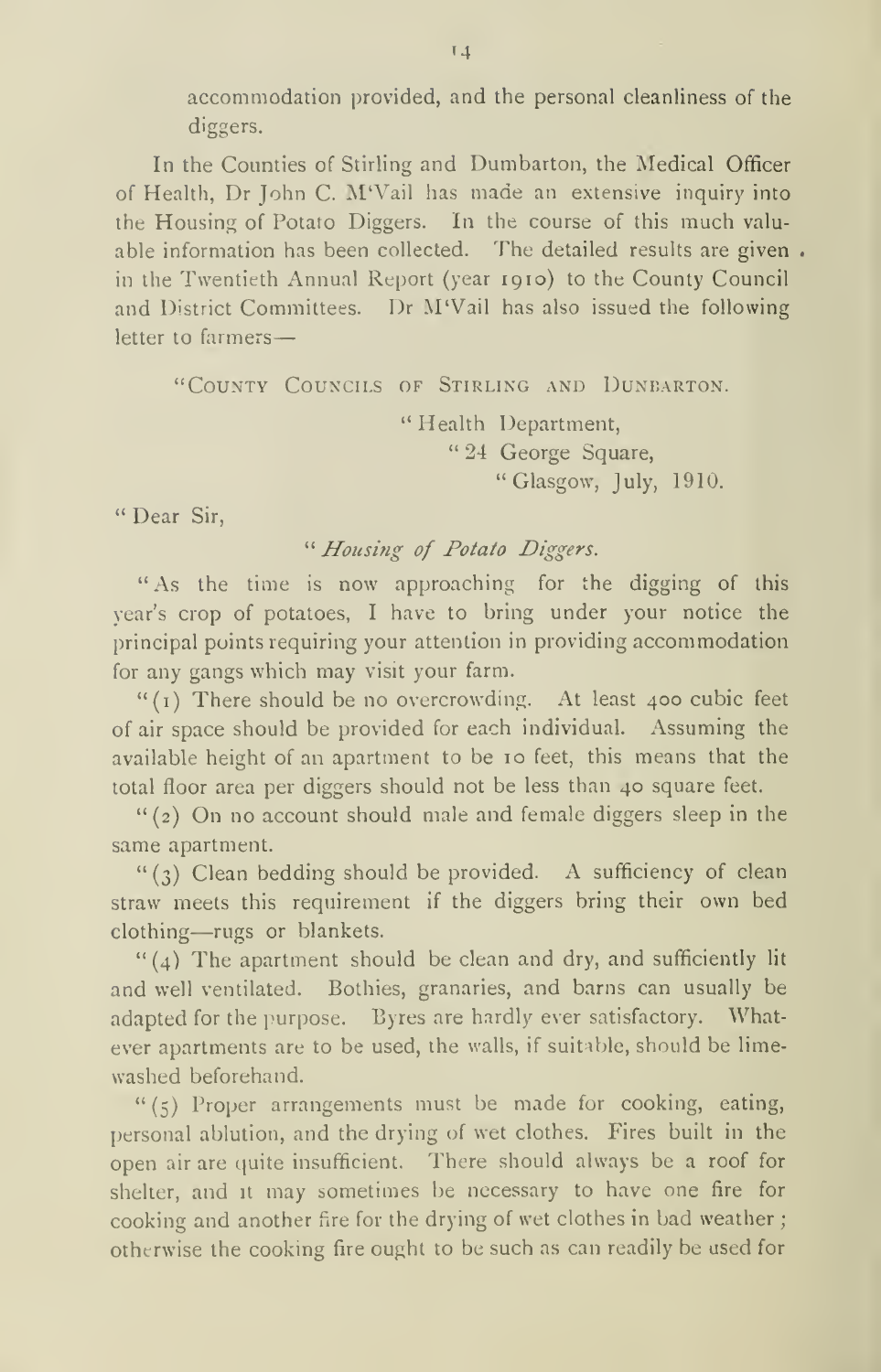drying clothes if required. Personal ablution may be done in the boiler house or wherever there is <sup>a</sup> water tap : but it should be under cover, especially in the case of female diggers.

"(6) Definite arrangements should be made tor privy accom niodation. It is very disgusting to have the ground all round <sup>a</sup> farm steading dotted all over with human filth, and diggers should be warned accordingly, so that they shall use whatever conveniences are provided. If the privy at the farm is insufficient, some additional temporary provision should be made, but need not be of an elaborate character. Where the same gang travels from place to place, the employer of the diggers should provide a portable pail privy.

 $''(7)$  Water supply.—This will naturally be that of the farm steading itself. If gravitation water is not led into the farm, care should be taken that any local supply is not polluted through the want of privy accomodation as above referred to.

" <sup>I</sup> trust that you will give due heed to all these matters, so that no cause of complaint will arise in connection with your premises. The arrangements made need not be elaborate, but they must be sufficient for health and cleanliness and decency.

"I am,

"Yours faithfully,

"JOHN C. M'VAIL."

Along with the above letter <sup>a</sup> request was sent to the farmers to intimate by reply postcard whether and when diggers were expected.

One of the most satisfactory features met with in my own inquiry was the improvements in accommodation, both in progress and pro jected for the coming season. In various cases where,up to the present, conditions had been specially bad, excellent new buildings were in the course of erection. In others, concrete floors were being laid down where there had only been earth before ; glazed windows were replacing what had formerly been mere open holes in the walls, and other improvements were being made. The "gaffer" of one gang said—"Until this year they never bothered where they put the workers. "They put them anywhere—into the pigstyes sometimes—but they "have made a quare lot of improvements this year, and we had the "Sanitary Inspector seeing us yesterday."

Another "gaffer" repeated the statement that "there had been a "quare lot of improvements this year. He had heard that people "had been enquiring about the workers, and that there had been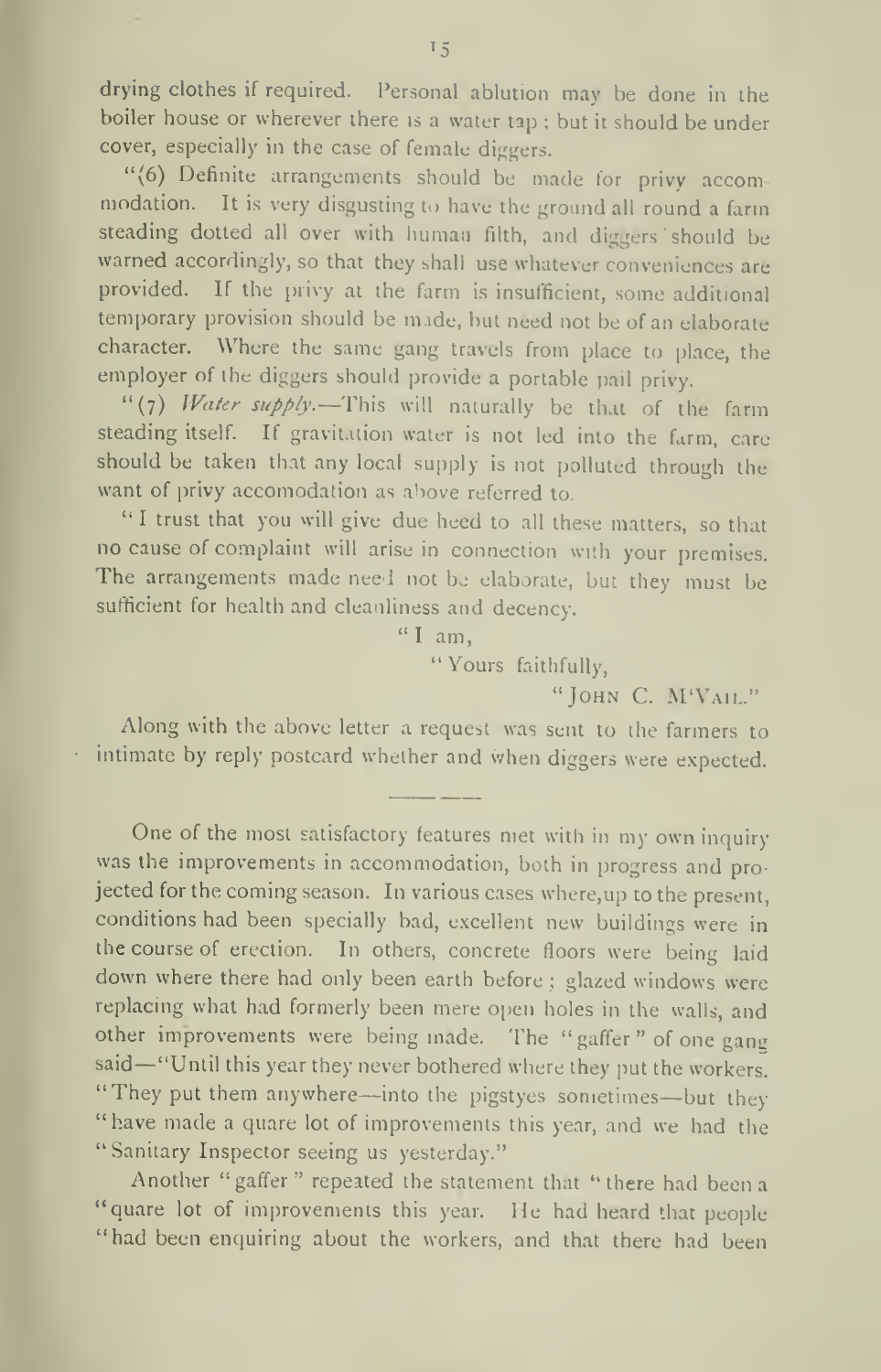" letters in the papers. He wished that other parts of the country " could be shown up in the same way. He had heard that in Ayr-" shire the Members of Parliament had been taking it up, and "speaking up for the Potato Diggers in the House of Commons. It " was time somebody looked after the workers."

<sup>I</sup> think we may fairly claim to include among the causes which have brought about these improvements, the efforts made by the Scottish Council for Women's Trades in investigating the housing conditions, and bringing these under the notice of authorities, and also the valuable support which has been given us by Scottish Members of Parliament, who have asked questions in the House, and have made special representations to the Secretary for Scotland on the subject. That much still remains to be done, however, will be seen by the evidence contained in the report.

In conclusion, <sup>I</sup> should like to record my thanks for the courtesy and kindness shown me on my visits to the various farms. The degree of cordiality met with was such as, in the circumstances, <sup>I</sup> had not ventured to expect. In only two cases was there any reluctance shown to grant me admittance, and in only one was permission actually refused. In all the others <sup>I</sup> met with the greatest readiness to give me access to the buildings, and to discuss both sides of the question frankly.

#### MARGARET HARDINGE IRWIN.